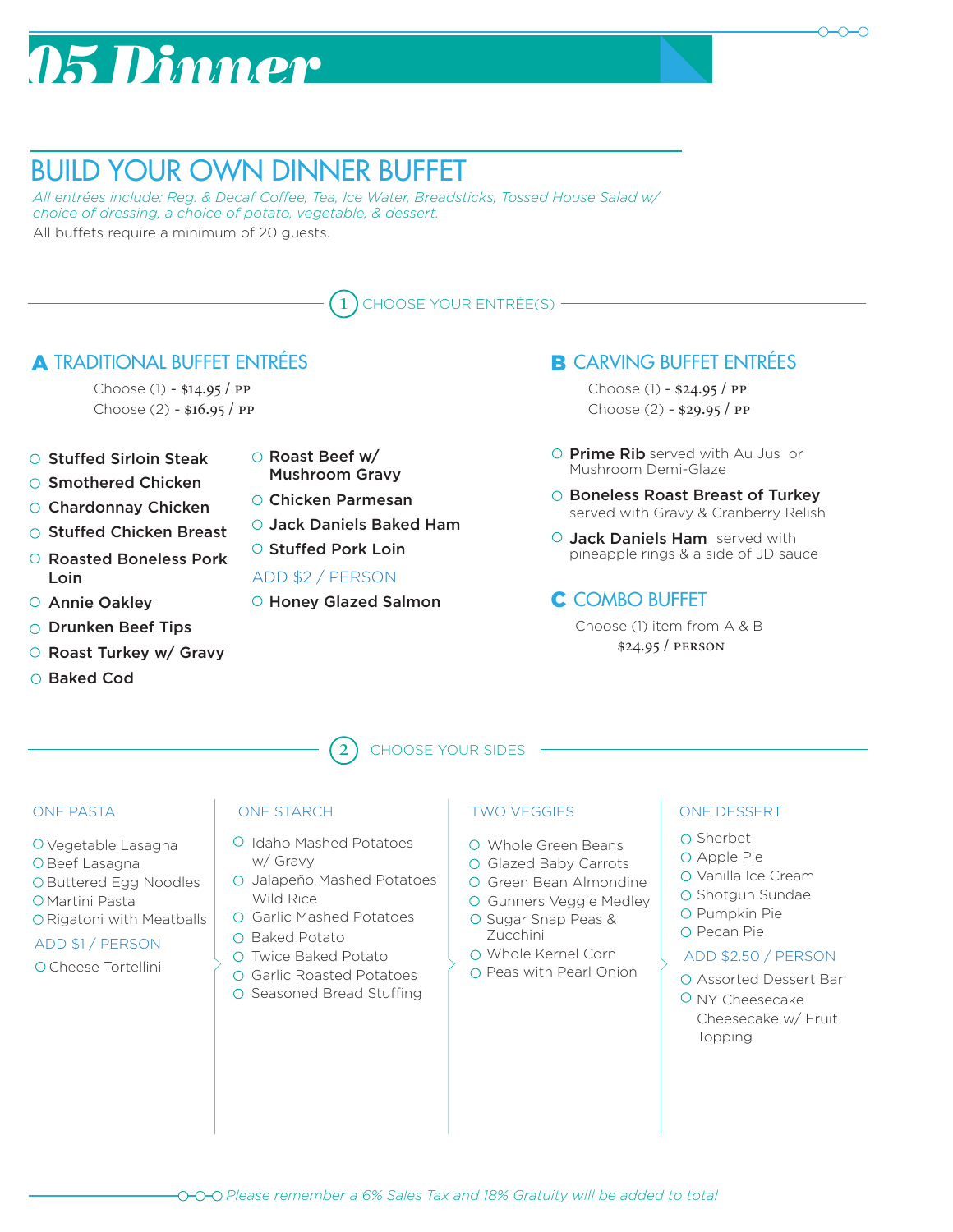# *Dinner 06*

## THEMED DINNER BUFFETS

#### PIZZA PARTY \$12.95 / person

#### temporarily unavailable

- Hot Tea, Reg. & Decaf Coffee
- **Iced Water**
- **Fresh Garden Salad with Dressings**
- Garlic Bread Sticks
- Carrot & Celery Sticks
- Ranch & Bleu Cheese Dressing
- **Assorted Wings w/ Dippers**
- **Pizza w/ Assorted Toppings**

- O Traditional Cheese & Pepperoni
- White Pizza Garlic & Oil, Mozzarella, Fresh
- O Meat Lovers Cheese, Pepperoni & Sausage
- 
- Deluxe Cheese, Pepperoni & Sausage with Green
- O Hawaiian Cheese, Ham, Bacon, Pineapple
- 
- Martini Bourbon BBQ sauce, Cheese, Green
- Mexican Cheddar/Mozz. Cheese, Ground Beef,
- **Bloody Mary** Vodka based sauce, cheese,
- Reuben Sauerkraut, Bacon, Cheese, Corned Beef,
- Dessert Your choice of Apple Pie Pizza or Cherry

- 
- 
- 
- 
- 
- 
- 
- 

### ITALIAN BUFFET \$13.95 / person

#### BUFFET INCLUDES

- **Italian Wedding Soup**
- Garlic Bread Sticks
- Marinara with Meatballs
- **Gunner's Alfredo**
- **Seasonal Sautéed Vegetables**

#### WITH YOUR CHOICE OF

#### ONE SALAD

Field Greens w/ assorted Dressings

Caesar Salad w/ Croûtons, Romano Cheese, & Caesar Dressing

#### ONE LASAGNA

O Beef O Vegetable

TWO PASTA DISHES

*(\$1 extra per person)* Cheese Tortellini Linguini O Fettuccini O Farfalle O Penne

#### ONE DESSERT

 $\circ$  Ice Cream  $\circ$  Brownies

ADD ONS : \$2 EXTRA PER PERSON

 $\circ$  Seasoned Chicken Breast Strips

*Please remember a 6% Sales Tax and 18% Gratuity will be added to total*